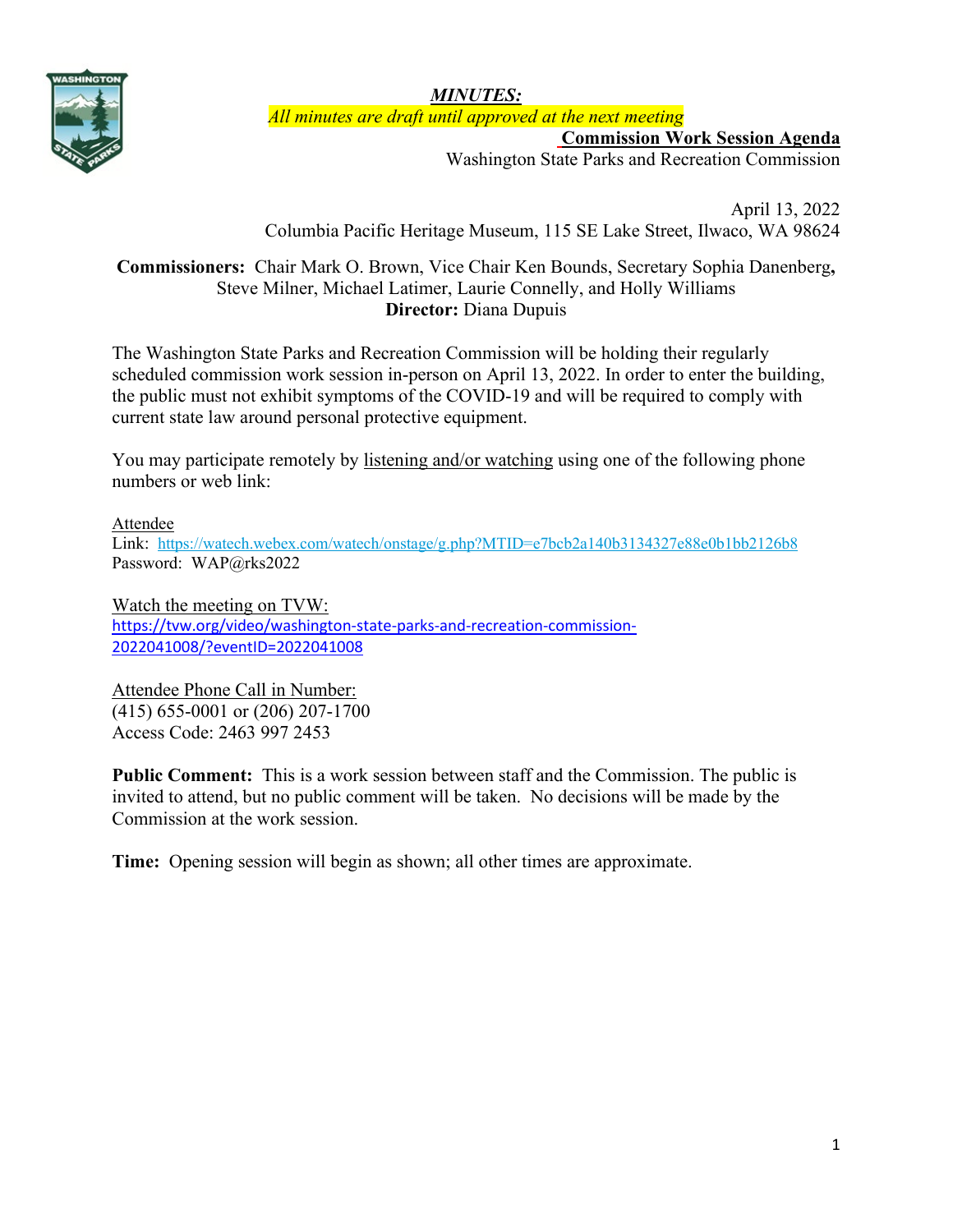#### **9:00 a.m. CALL TO ORDER** – Ken Bounds, Commission Vice Chair

- Call of the Roll
	- o Chair Ken Bounds, Vice Chair Mark O. Brown, Secretary Sophia Danenberg, Holly Williams, Laurie Connelly, Michael Latimer, and Steve Milner
- Introduction of Staff
	- o Director Diana Dupuis, Assistant Director Mike Sternback, Assistant Director Kimberly Marshall, Assistant Director Peter Herzog, Interim Communications Director Amanda McCarthy, Human Resources Director Becky Daniels, Policy & Governmental Affairs Director Owen Rowe, and Executive Assistant Becki Ellison
		- **Attending virtually** 
			- Former Director Don Hoch
	- o Assistant Attorney General Andy Woo
- Changes to agenda
	- o The agenda was revised on April 4, 2022. No additional changes needed.
- Logistics
- **9:03 a.m. HEALTH & SAFETY PROGRAM UPDATE** Wayne Adams, H&S Program Manager
	- This presentation will provide the Commission with an overview and update of the agency Health and Safety program.
- **9:32 a.m. VOLUNTEER PROGRAM UPDATE –**Valerie Roberts, Volunteer Program Manager
	- This item will provide the Commission with an overview and update of the agency Volunteer program, including introduction to the new program manager.
- **10:09 a.m. BREAK**

**10:20 a.m. STATE PARK COMMISSION AND COMMISSION ON AFRICAN AMERICAN AFFAIRS WORKGROUP AND REPORT –** Owen Rowe, Policy & Governmental Affairs Director; Reco Bembry, Chevon Powell (virtual) and Trina Baker, Bembry Consulting Services

> This presentation will provide an overview of a survey of the African American Community in Washington about outdoor recreation on public lands and the development of a report resulting from a series of conversations with workgroup members about improving the Black experience in outdoor recreation.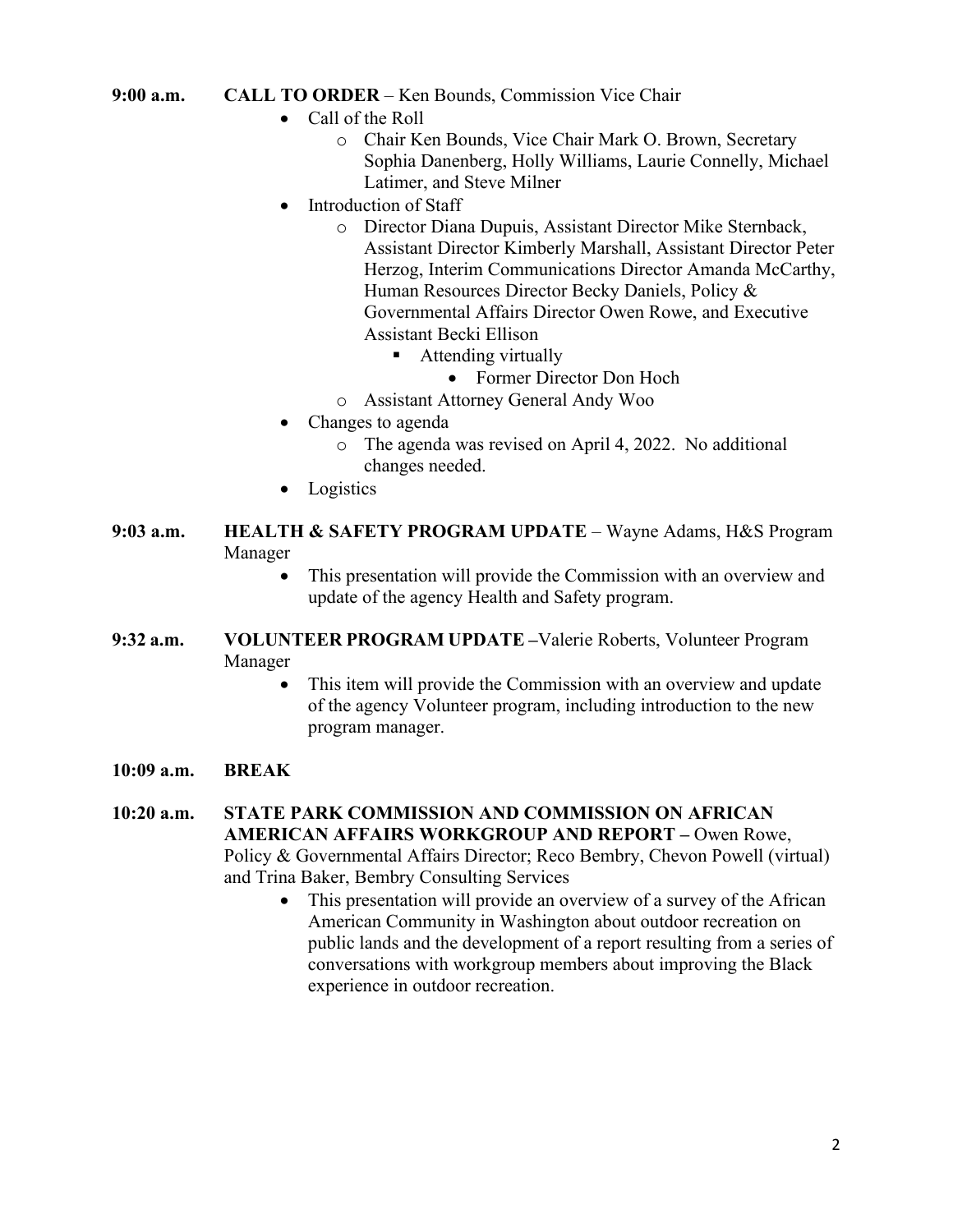# **11:18 a.m. BLAKE ISLAND CONCESSION UPDATE –** Todd Tatum, Parks Development Division Assistant Director

• This item updates the Commission on work underway to explore potential partnerships for operation of concession facilities at Blake Island State Park.

# **12:00 p.m. EXECUTIVE LEADERSHIP TEAM UPDATES**

- **12:33 p.m. BREAK/WORKING LUNCH**
- **12:45 p.m. INTERPRETIVE PROGRAM UPDATE –** Ryan Karlson, Interpretive Program Manager, Sam Wotipka, Exhibit Coordinator; and Makaela Kroin, Folk & Traditional Arts Coordinator
	- This item provides the Commission an overview of the agency's interpretive program, current projects, and initiatives
- **1:34 p.m. BRANDING UPDATE** Amanda McCarthy, Acting Communications Director and Stephanie McDermott, Brand and Creative Marketing Manager
	- This presentation will provide the Commission with an overview of the Washington State Parks branding refresh project. The presentation will include an overview of branding research, trends, vision and next steps.
- **2:11 p.m. EXECUTIVE LEADERSHIP TEAM UPDATES** *continued*
- **2:15 p.m. BREAK**
- **2:25 p.m. CAPITAL PROGRAM UPDATE –** Azeem Hoosein, Construction Project Coordinator and Kyle Murphy, Capital Program Manager
	- This item provides the Washington State Parks and Recreation Commission a progress report on expenditure of the agency's 2021-23 Capital Budget.

# **3:12 p.m. EXECUTIVE SESSION**

Vice Chair Ken Bounds: *The Commission will now enter executive session. The first executive session is for the purpose of reviewing the performance of a public employee, pursuant to RCW 42.30.110 (1)(g). Director Diana Dupuis is invited to participate in this executive session. The second executive session is for the purpose of discussing ongoing litigation with its assigned legal counsel pursuant to RCW 42.30.110 (1)(i). In addition to all commissioners and the agency's legal counsel, we additionally invite Diana Dupuis, Mike Sternback, Peter Herzog, and Jessica Logan to participate. The executive sessions are scheduled to end at 5:00 p.m. The Commission will reconvene in open session at the conclusion of the executive session but will adjourn for the day.*

Vice Chair Ken Bounds: *The executive session concluded at 5:00 pm. No final action was taken. The meeting is adjourned.*

\_\_\_\_\_\_\_\_\_\_\_\_\_\_\_\_\_\_\_\_\_\_\_\_\_\_\_\_\_\_\_\_\_\_\_\_\_\_\_\_\_\_\_\_\_\_\_\_\_\_\_\_\_\_\_\_\_\_\_\_\_\_\_\_\_\_\_\_\_\_\_\_\_\_\_\_\_\_

**5:00 p.m. ADJOURN**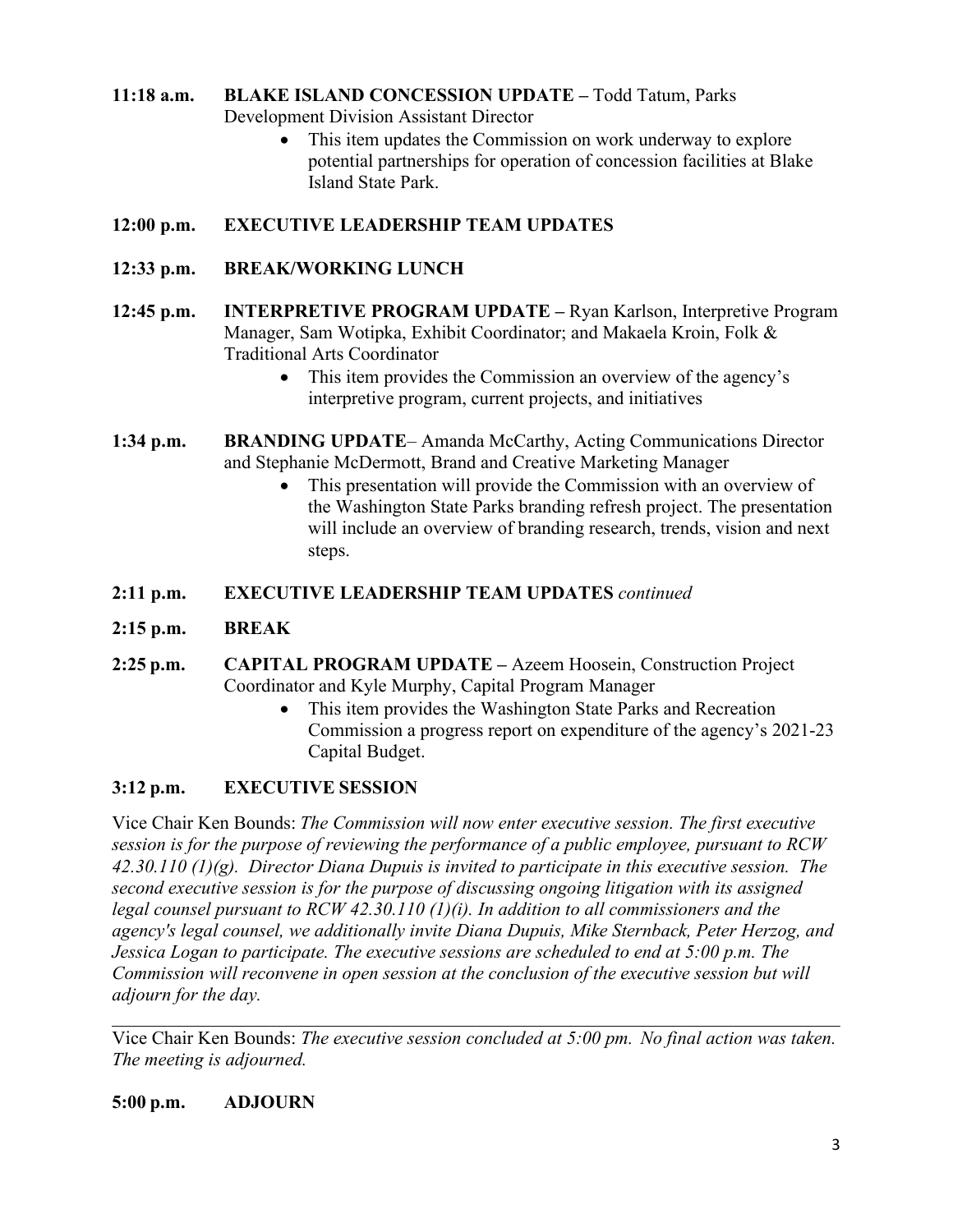#### **Commission Meeting Agenda**

Washington State Parks and Recreation Commission

April 14, 2022 Columbia Pacific Heritage Museum, 115 SE Lake Street, Ilwaco, WA 98624

## **Commissioners:** Chair Mark O. Brown, Vice Chair Ken Bounds, Secretary Sophia Danenberg**,**  Steve Milner, Michael Latimer, Laurie Connelly, and Holly Williams **Director:** Diana Dupuis

The Washington State Parks and Recreation Commission will be holding their regularly scheduled commission meeting in-person on April 14, 2022. In order to enter the building, the public must not exhibit symptoms of the COVID-19 and will be required to comply with current state law around personal protective equipment.

You may participate remotely by listening and/or watching using one of the following phone numbers or web link:

#### **Attendee Web Link:**

<https://watech.webex.com/watech/onstage/g.php?MTID=e36d74d2cf4e6ef52ba6d5d6853437702> Password: WAP@rks2022

## **Watch the meeting on TVW:**

[https://tvw.org/video/washington-state-parks-and-recreation-commission-](https://gcc02.safelinks.protection.outlook.com/?url=https%3A%2F%2Ftvw.org%2Fvideo%2Fwashington-state-parks-and-recreation-commission-2022041009%2F%3FeventID%3D2022041009&data=04%7C01%7CBecki.Ellison%40parks.wa.gov%7C357f03d9d9254e8cf9cf08da08405f1a%7C11d0e217264e400a8ba057dcc127d72d%7C0%7C0%7C637831369816373308%7CUnknown%7CTWFpbGZsb3d8eyJWIjoiMC4wLjAwMDAiLCJQIjoiV2luMzIiLCJBTiI6Ik1haWwiLCJXVCI6Mn0%3D%7C3000&sdata=f7T8TQAGsQf4DnNKrTRNISKysvmU4hqP5AAg%2BSIRxpw%3D&reserved=0)[2022041009/?eventID=2022041009](https://gcc02.safelinks.protection.outlook.com/?url=https%3A%2F%2Ftvw.org%2Fvideo%2Fwashington-state-parks-and-recreation-commission-2022041009%2F%3FeventID%3D2022041009&data=04%7C01%7CBecki.Ellison%40parks.wa.gov%7C357f03d9d9254e8cf9cf08da08405f1a%7C11d0e217264e400a8ba057dcc127d72d%7C0%7C0%7C637831369816373308%7CUnknown%7CTWFpbGZsb3d8eyJWIjoiMC4wLjAwMDAiLCJQIjoiV2luMzIiLCJBTiI6Ik1haWwiLCJXVCI6Mn0%3D%7C3000&sdata=f7T8TQAGsQf4DnNKrTRNISKysvmU4hqP5AAg%2BSIRxpw%3D&reserved=0)

## **Attendee phone call in numbers:**

(415) 655-0001 or (206) 207-1700 Access Code: 2453 074 3740

**Time:** Opening session will begin as shown; all other times are approximate.

**Order of Presentation:** In general, each agenda item will include a presentation followed by Commission discussion and then public comment. The Commission makes decisions following the public comment portion of the agenda.

#### **In-Person Public Comment:**

We will be accepting in-person oral public comment at the meeting. If you wish to comment at a meeting, please fill out a comment card and provide it to staff at the sign in table. The Chair will call you up to the front at the appropriate time.

## **Virtual Public Comment:**

Virtual public comment will be accepted for our public meeting. To provide virtual comment you will need to be able to join the Attendee Web link from your computer (no phone option available). Pre-registration is required. To register email commission  $\omega$  parks wa gov by 5 pm on April 8<sup>th</sup>. Please provide the name you will be logging in under, a phone number we can reach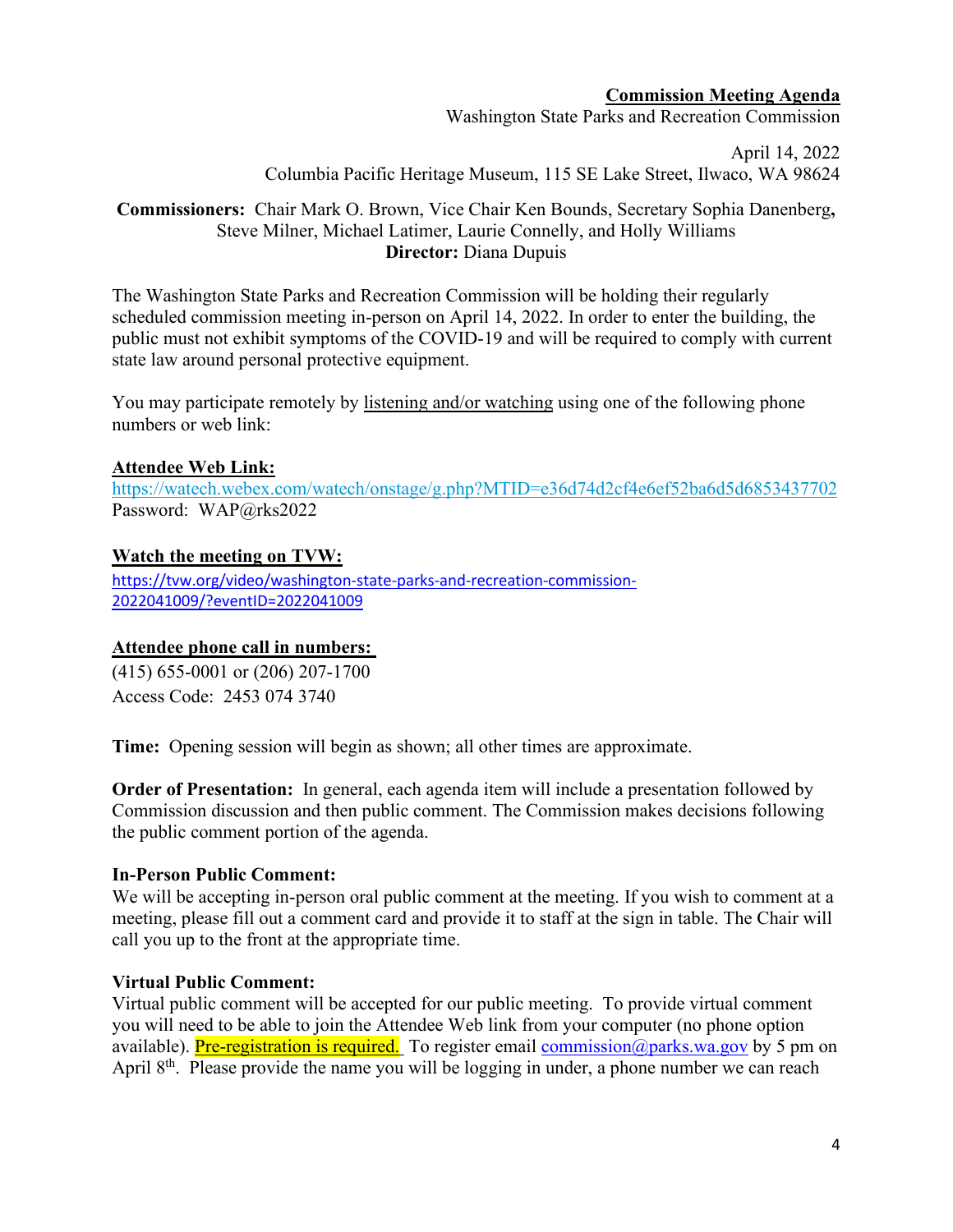you at, as well as the agenda item or general topic you will be speaking on. You will receive an email by noon on April  $11<sup>th</sup>$  with specific instructions around virtual testimony.

## **Written Public Comment:**

Written public comment will be accepted for all agenda items until 5 p.m. on April 8 by email or mail. Any comments received after the cutoff will be given to the commission before its next meeting.

> Email: [Commission@parks.wa.gov](mailto:Commission@parks.wa.gov) Mail: WSPRC, Attn: Becki Ellison, PO Box 42650, Olympia, WA 98504.

You can find the agenda, agenda items and presentations on our website. [https://parks.state.wa.us/154/Commission-meetings-agendas.](https://parks.state.wa.us/154/Commission-meetings-agendas) The meeting minutes and recording will be loaded within one week after the meeting.

## **8:58 a.m. CALL TO ORDER** – Mark O. Brown, Commission Chair

- Flag Salute Caitlin Ellerbe, Park Ranger 1, Long Beach Area
- Call of the Roll
	- o Chair Mark O. Brown, Vice Chair Ken Bounds, Secretary Sophia Danenberg, Holly Williams, Laurie Connelly, Michael Latimer, and Steve Milner
- Introduction of Executive Leadership Team
	- o Director Diana Dupuis, Assistant Director Mike Sternback, Assistant Director Kimberly Marshall, Assistant Director Peter Herzog, Interim Communications Director Amanda McCarthy, Human Resources Director Becky Daniels, Policy & Governmental Affairs Director Owen Rowe, and Executive Assistant Becki Ellison
		- **Attending virtually** 
			- Former Director Don Hoch
	- o Assistant Attorney General Joe Panesko
- Indigenous Land Acknowledgement Statement
	- o We respect and affirm tribal sovereignty and honor indigenous peoples whose traditional lands we occupy. The State Parks and Recreation Commission is committed to working with all Tribes to help preserve and restore a healthy natural environment for future generations.
- Recognition of State, Tribal and Local Officials
	- o Mayor Mike Cassinelli, Ilwaco
	- o City Manager David Glasson, Long Beach
	- $\circ$  Senator Jeff Wilson, 19<sup>th</sup> District
- Changes to the Agenda
	- o Addition of an executive session after the virtual comment.
		- Approval of the Agenda
			- **Motion by** Ken Bounds approve the agenda as revised. Second by Sophia Danenberg. **Approved unanimously as revised.**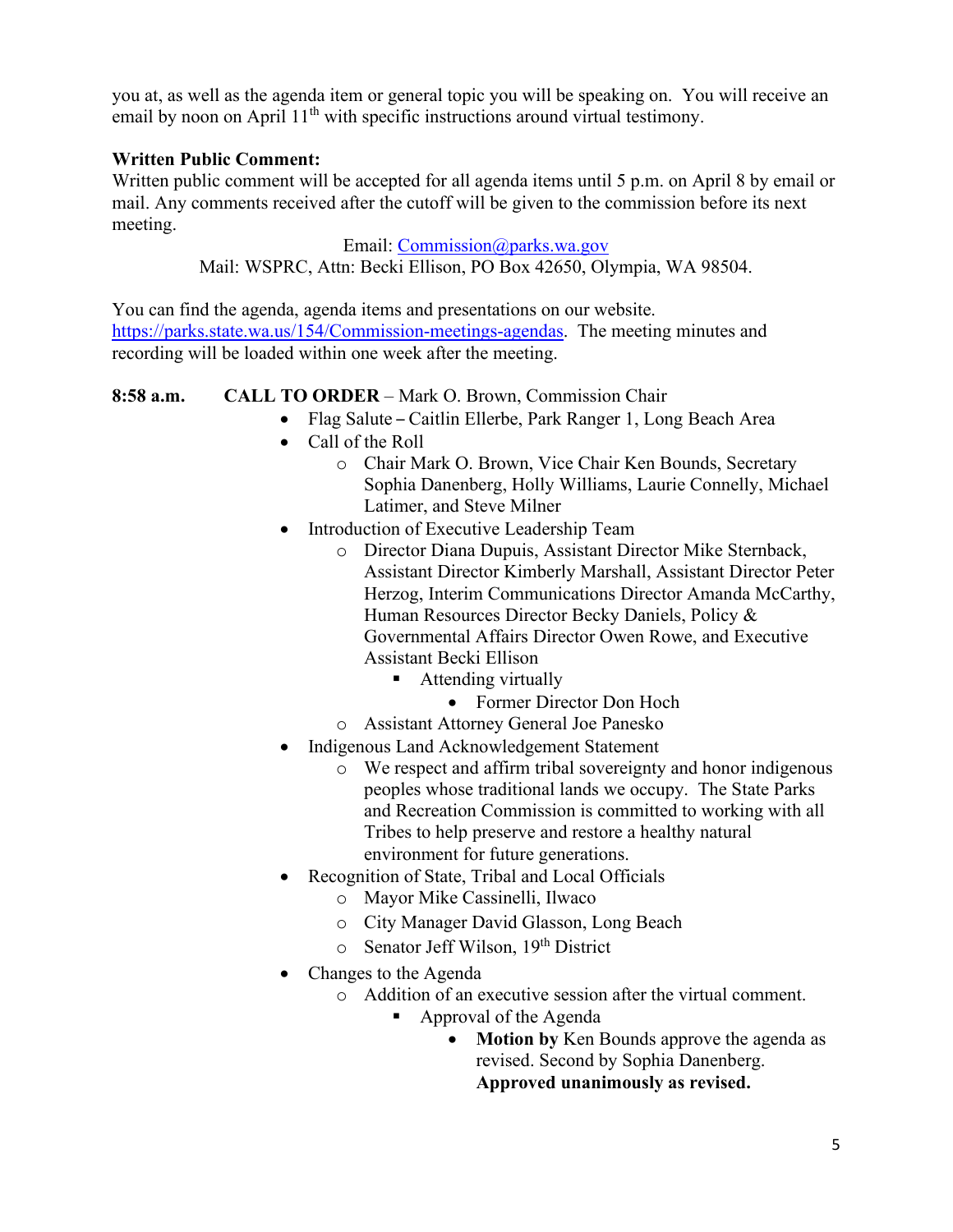- Logistics
- Approval of minutes of previous meetings
	- o January 26,27, 2022 Work Session/Commission Meeting, Fort Worden State Park
	- o March 4, 5, 2022 Special Commission Meeting, Virtual/Phone
	- o March 8, 2022 –Work Session, Virtual/Phone
	- o March 15, 2022 Special Commission Meeting, Virtual/Phone
		- **Motion by** Steve Milner approve the minutes as presented with changes. Second by Sophia Danenberg. **Approved unanimously as presented.**

## **9:13 a.m. EXECUTIVE SESSION**

Chair Mark O. Brown: *The Commission will now enter executive session. The executive session is for the purpose of discussing ongoing litigation with its assigned legal counsel pursuant to RCW 42.30.110 (1)(i). In addition to all commissioners and the agency's legal counsel, we additionally invite Diana Dupuis, Mike Sternback, Peter Herzog, Jessica Logan, and Owen Rowe to participate. The executive session is scheduled to end at 10:00 am.*

#### **10:00 a.m. BREAK**

- **10:10 a.m. VIRTUAL PUBLIC COMMENT** *– general public comment and items on the agenda* 
	- Kay Abramson
		- o Topic: Fort Flagler ELC's

#### **10:17 a.m. COMMISSIONER REPORTS**

#### **10:33 a.m. COMMISSION COMMITTEE REPORTS**

- Real Estate Commissioner Laurie Connelly
- Budget Commissioner Ken Bounds
- Legislative Commissioner Laurie Connelly
- Executive **-** Commissioner Mark O. Brown

#### **10:40 a.m. DIRECTOR REPORT**

#### **10:43 a.m. RECOGNITION**

- Gold Stars
	- o Jason Smith, Nick Klein, and Simon Ray Cutter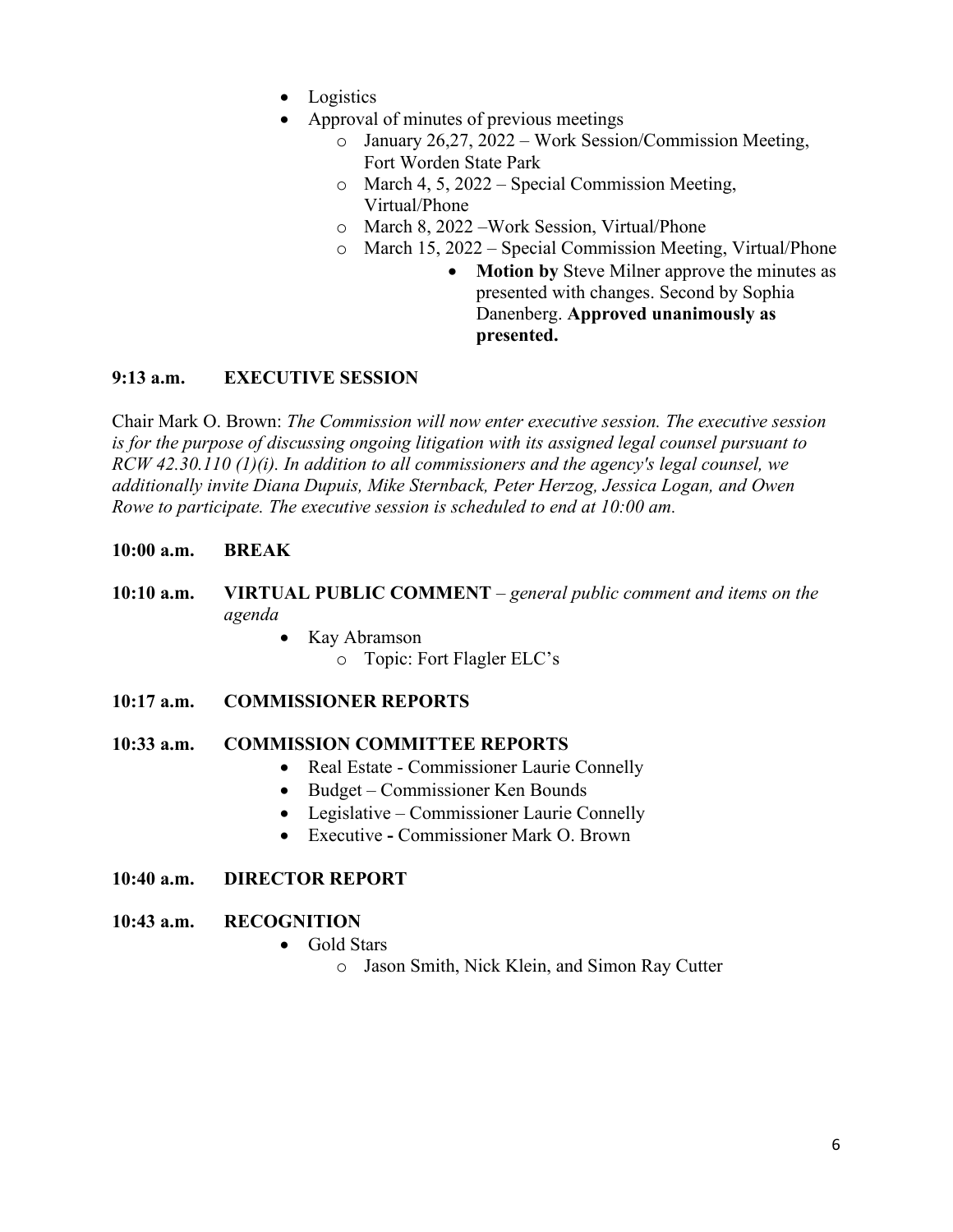#### **\_\_\_\_\_\_\_\_\_\_\_\_\_\_\_\_\_\_\_\_\_\_\_\_\_\_\_\_\_\_\_\_\_\_\_\_\_\_\_\_\_\_\_\_\_\_\_\_\_\_\_\_\_\_\_\_\_\_\_\_\_\_\_\_\_\_\_\_\_\_\_\_\_\_\_\_\_\_ 10:46 a.m. REQUESTED ACTION**

#### Item E-1: Review and Disposition of Commission Policies

This item asks the Washington State Parks and Recreation Commission to repeal Commission policies that either have been superseded by subsequent Commission actions or are already addressed in statute, administrative rule, or other internal documents.

## **REQUESTED ACTION OF COMMISSION:**

*That the Washington State Parks and Recreation Commission:*

1. Repeal Commission Policies10-72-1 Development by Private Capital, 37-02-01 Enterprise Policy, and 63-86-1 Archery Use and Firearm Safety Training in Environmental Learning Centers which are located in Appendix 1.

## **PUBLIC COMMENT:**

None

## **ACTION:**

**Motion** by Laurie Connelly to approve the staff recommendation as proposed in the Requested Action above. Second by Ken Bounds. **Motion passes unanimously.**

**\_\_\_\_\_\_\_\_\_\_\_\_\_\_\_\_\_\_\_\_\_\_\_\_\_\_\_\_\_\_\_\_\_\_\_\_\_\_\_\_\_\_\_\_\_\_\_\_\_\_\_\_\_\_\_\_\_\_\_\_\_\_\_\_\_\_\_\_\_\_\_\_\_\_\_\_\_**

**\_\_\_\_\_\_\_\_\_\_\_\_\_\_\_\_\_\_\_\_\_\_\_\_\_\_\_\_\_\_\_\_\_\_\_\_\_\_\_\_\_\_\_\_\_\_\_\_\_\_\_\_\_\_\_\_\_\_\_\_\_\_\_\_\_\_\_\_\_\_\_\_\_\_\_\_\_\_**

## **10:57 a.m. PRE-ARRANGED SPEAKERS**

• Washington State Parks Foundation

# **11:12 a.m. REQUESTED ACTION**

Item E-2: Klickitat State Park Trail Long-Term Boundary Revision

This item asks the Washington State Parks and Recreation Commission to modify the Klickitat State Park Trail long-term park boundary.

## **REQUESTED ACTION FROM COMMISSION:**

*That the Washington State Parks and Recreation Commission*:

- 1. Adopt long-term boundary and land classifications as recommended by staff in Appendix 2 and 3.
- 2. Affirm that long-term boundary and land classification decisions are for Commission policy direction only and should not affect private property values; be used as an indication of a property owner's willingness to sell or be used as a basis for making state or local government regulatory, permitting, or zoning decisions on private land holdings.
- 3. Affirm that staff will use the most efficient real estate agreements necessary to advance resource protection and recreational experience goals within the adopted long-term boundary.
- 4. Affirm that development of any agreements is subject to staff capacity and agency priority.
- 5. Authorize grazing as a conditional use in Resource Recreation classified areas as recommended by staff.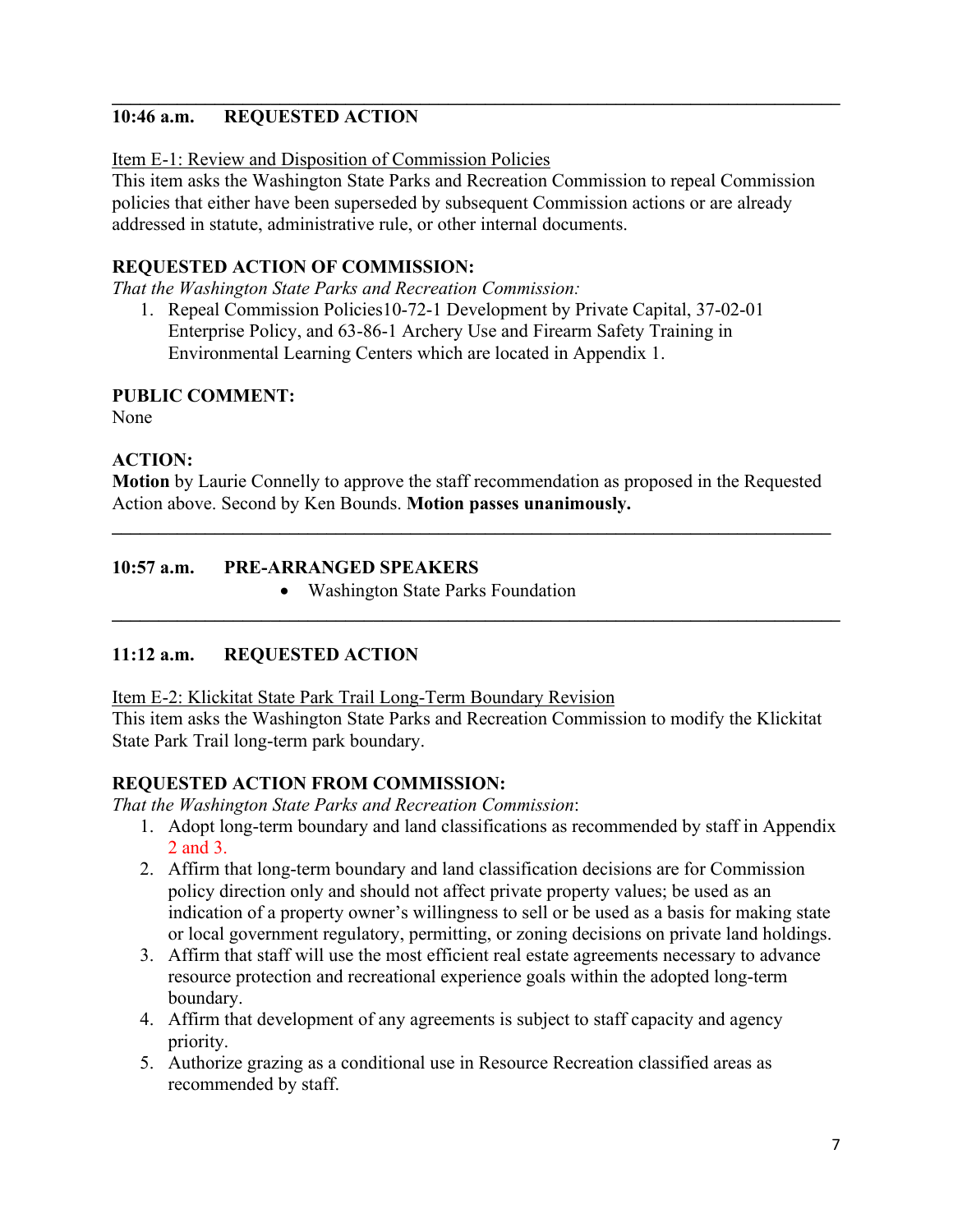6. Authorize the Director to express the Commission's support for trail-related projects or initiatives undertaken by other government or non-profit organizations that align or complement the agency's mission.

#### **PUBLIC COMMENT:**

Norman Henderson

## **ACTION:**

**Motion** by Steve Milner to approve the staff recommendation as proposed in the Requested Action above. Second by Laurie Connelly. **Motion passes unanimously.**

**\_\_\_\_\_\_\_\_\_\_\_\_\_\_\_\_\_\_\_\_\_\_\_\_\_\_\_\_\_\_\_\_\_\_\_\_\_\_\_\_\_\_\_\_\_\_\_\_\_\_\_\_\_\_\_\_\_\_\_\_\_\_\_\_\_\_\_\_\_\_\_\_\_\_\_\_\_\_**

**\_\_\_\_\_\_\_\_\_\_\_\_\_\_\_\_\_\_\_\_\_\_\_\_\_\_\_\_\_\_\_\_\_\_\_\_\_\_\_\_\_\_\_\_\_\_\_\_\_\_\_\_\_\_\_\_\_\_\_\_\_\_\_\_\_\_\_\_\_\_\_\_\_\_\_\_\_\_**

**11:36 a.m. LUNCH**

## **12:25 p.m. REQUESTED ACTION**

Item E-3: 2023-25 Capital Budget Development

This item asks the Washington State Parks and Recreation Commission to approve a capital budget development assumptions, budget structure, and overall magnitude of the funding request to guide preparation of the agency's 2023-25 capital budget request.

## **REQUESTED ACTION OF COMMISSION:**

*That the Washington State Parks and Recreation Commission:*

- 1. Approve the capital budget development assumptions, structure, and magnitude of request as recommended by staff.
- 2. Direct staff to prepare a list of projects within this guidance for final consideration and approval by the Commission at its scheduled July 14, 2022, meeting.

## **PUBLIC COMMENT:**

#### **ACTION:**

**Motion** by Michael Latimer to approve the staff recommendation option 2B as proposed in the Requested Action. Second by none. Motion does not move forward.

**Motion** by Ken Bounds to approve the staff recommendation option 1 as proposed in the Requested Action. Second by Sophia Danenberg. All those in favor: Michael Latimer, Ken Bounds, Mark O. Brown, Holly Williams, Sophia Danenberg, and Laurie Connelly. All those opposed: Steve Milner. **Motion passes 6 to 1.**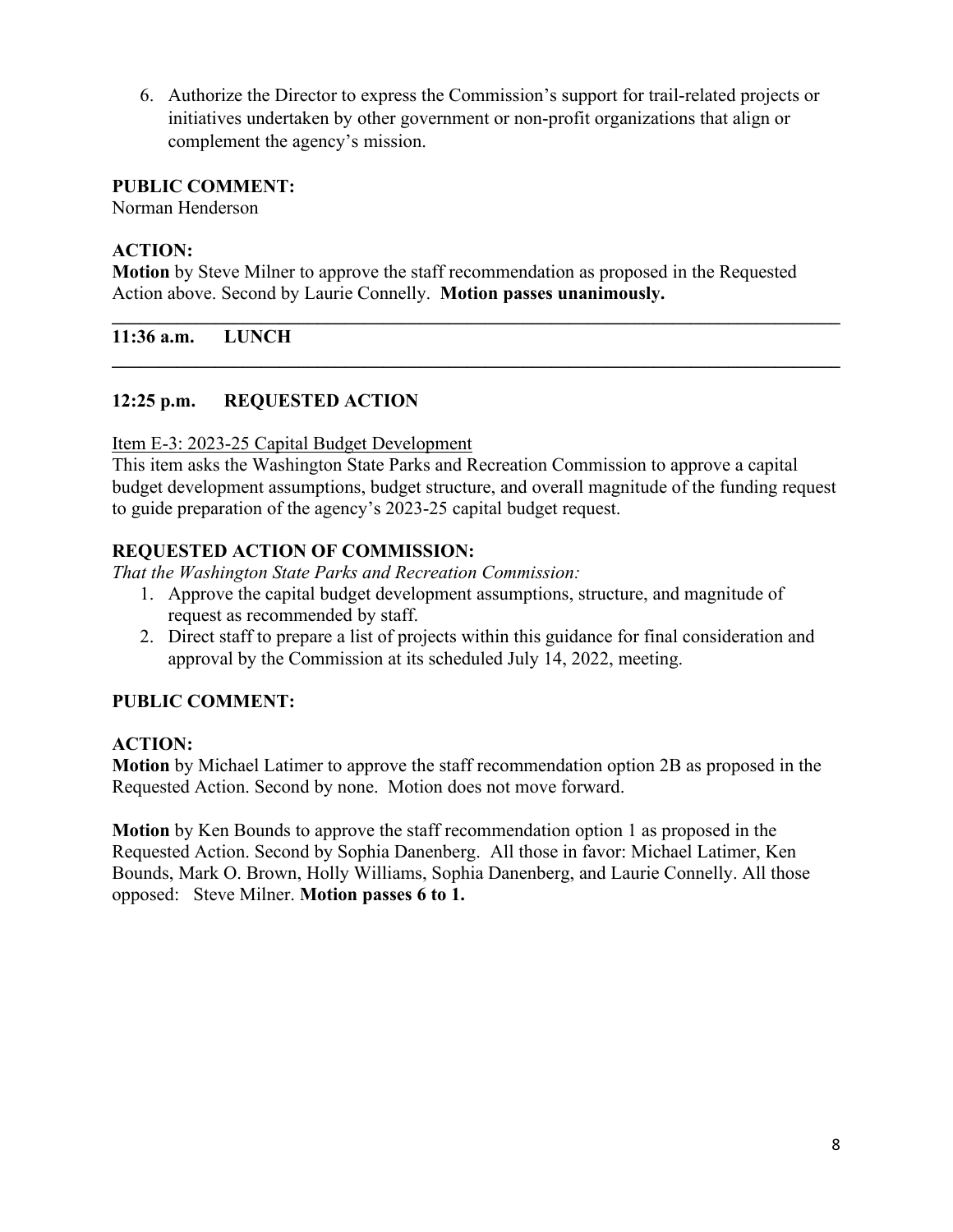| Option #1                     |                     |              |
|-------------------------------|---------------------|--------------|
| Category                      | 2023-25 Proposed \$ | % of Request |
| Re-Appropriations             | \$45,500,000        | 26%          |
| <b>Operationally Critical</b> | \$6,000,000         | 3%           |
| Shovel Ready                  | \$17,000,000        | 10%          |
| <b>Statewide Critical</b>     | \$18,500,000        | 11%          |
| Multiphase Predesign          | \$50,000,000        | 29%          |
| Priority                      | \$37,000,000        | 21%          |
| Total                         | \$174,000,000       | 100%         |

Option 1: This option seeks funding to initiate or complete essentially all high priority projects identified in the preliminary 2023-33 Ten-Year Capital Plan developed by staff. This includes requesting full funding for projected reappropriations, operationally critical, shovel-ready, and statewide critical projects; requesting full funding for the next phase of multi-phased projects; and requesting full funding for the majority of priority park and statewide projects identified through preliminary budget development to date.

This option also includes proposing statewide funding pools for comfort station replacement, road resurfacing, and trail maintenance projects, in addition to funding four multi-phase projects for Nisqually construction, Twin Harbors design/permitting, Miller Peninsula design/permitting, and Lake Sammamish predesign).

**\_\_\_\_\_\_\_\_\_\_\_\_\_\_\_\_\_\_\_\_\_\_\_\_\_\_\_\_\_\_\_\_\_\_\_\_\_\_\_\_\_\_\_\_\_\_\_\_\_\_\_\_\_\_\_\_\_\_\_\_\_\_\_\_\_\_\_\_\_\_\_\_\_\_\_\_\_\_**

# **1:45 p.m. GENERAL PUBLIC COMMENTS –** *Items not on the agenda*

• In-person public comments only o None

# \_\_\_\_\_\_\_\_\_\_\_\_\_\_\_\_\_\_\_\_\_\_\_\_\_\_\_\_\_\_\_\_\_\_\_\_\_\_\_\_\_\_\_\_\_\_\_\_\_\_\_\_\_\_\_\_\_\_\_\_\_\_\_\_\_\_\_\_\_\_\_\_\_\_\_\_\_\_

# **1:45 p.m. REPORT**

## Item E-4: Financial Update

This item reports to the Washington State Parks and Recreation Commission on the status of: 1) State Parks' 2021-23 biennium operating and capital budget expenditures, 2) Parks Renewal and Stewardship Account (PRSA) revenue, and 3) State Parks' 2022 supplemental budget requests.

**\_\_\_\_\_\_\_\_\_\_\_\_\_\_\_\_\_\_\_\_\_\_\_\_\_\_\_\_\_\_\_\_\_\_\_\_\_\_\_\_\_\_\_\_\_\_\_\_\_\_\_\_\_\_\_\_\_\_\_\_\_\_\_\_\_\_\_\_\_\_\_\_\_\_\_\_\_\_**

# **PUBLIC COMMENT:**

## **ACTION:**  Report only, no action taken

## **2:10 p.m. BREAK**